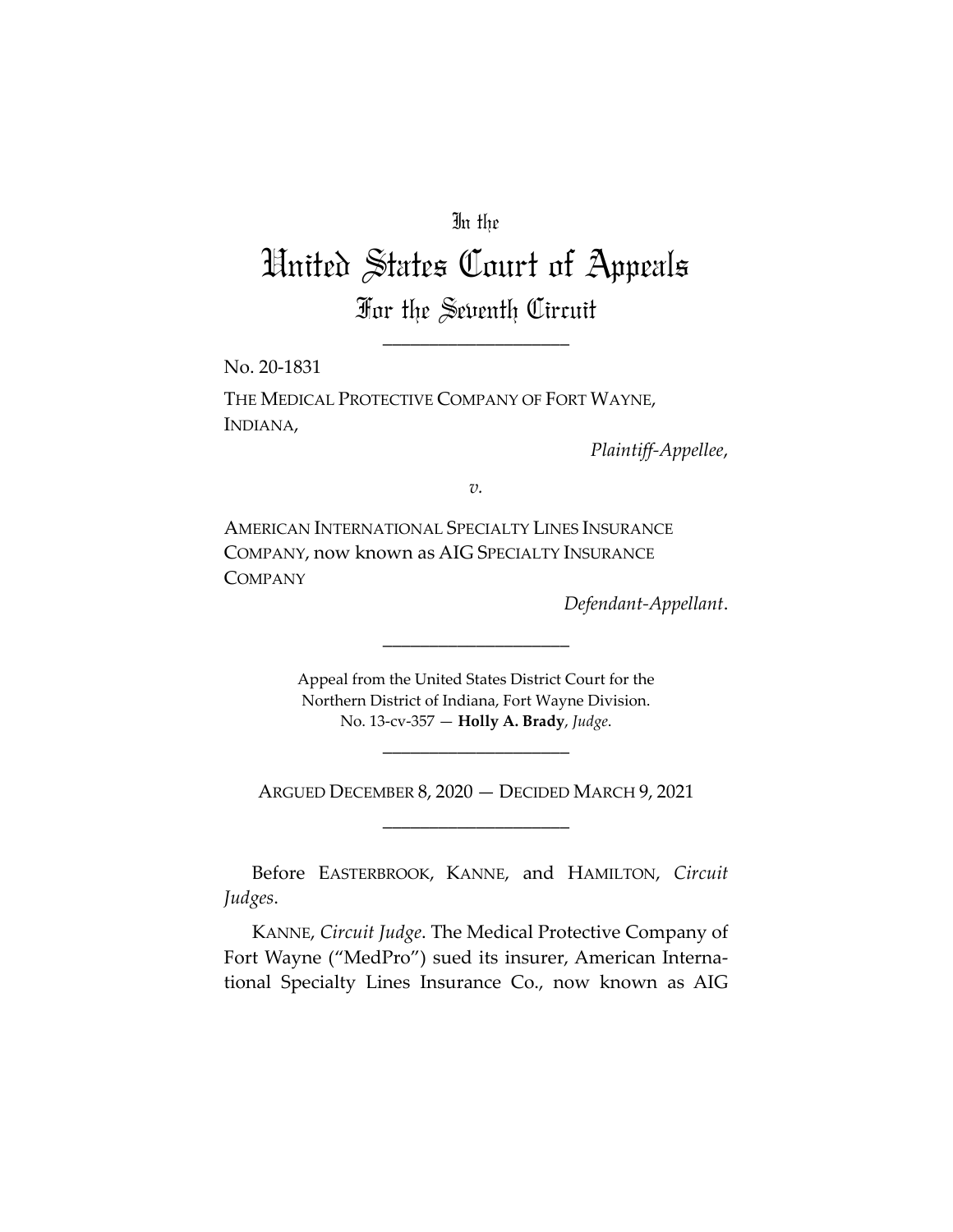Specialty Insurance ("AISLIC"), $1$  for breach of contract after AISLIC refused to indemnify MedPro for payment that it made to settle a claim. The jury handed down a verdict in favor of MedPro. AISLIC now appeals two of the district court's decisions that allowed the case to go to trial at all.

In AISLIC's view, our earlier interpretation of the policy at issue requires us to hold that MedPro never committed a "Wrongful Act" necessary to invoke coverage. Further, AISLIC contends that MedPro cannot invoke coverage because the claim that it settled was brought before the policy period began.

We disagree. The district court properly interpreted the policy in MedPro's favor, and it did not err when it concluded that MedPro's claim was timely brought. Thus, the verdict in MedPro's favor stands.

#### **I. BACKGROUND**

The background of this case was comprehensively detailed in our prior opinion, *Medical Protective Co. of Fort Wayne, Indiana v. American International Specialty Lines Insurance Co.*, 911 F.3d 438 (7th Cir. 2018). We repeat only the pertinent facts here.

### *A. Factual and Procedural History*

The events that sparked the underlying suit began in October 2002, when Dr. Benny Phillips performed a laparoscopic hysterectomy on thirty-six-year-old Vicki Bramlett, and she died from complications a few days later. In 2003, Bramlett's

<sup>1</sup> Recognizing that this court in its prior opinion and the parties in their filings refer to AIG Specialty Insurance as "AISLIC," we continue that practice for consistency.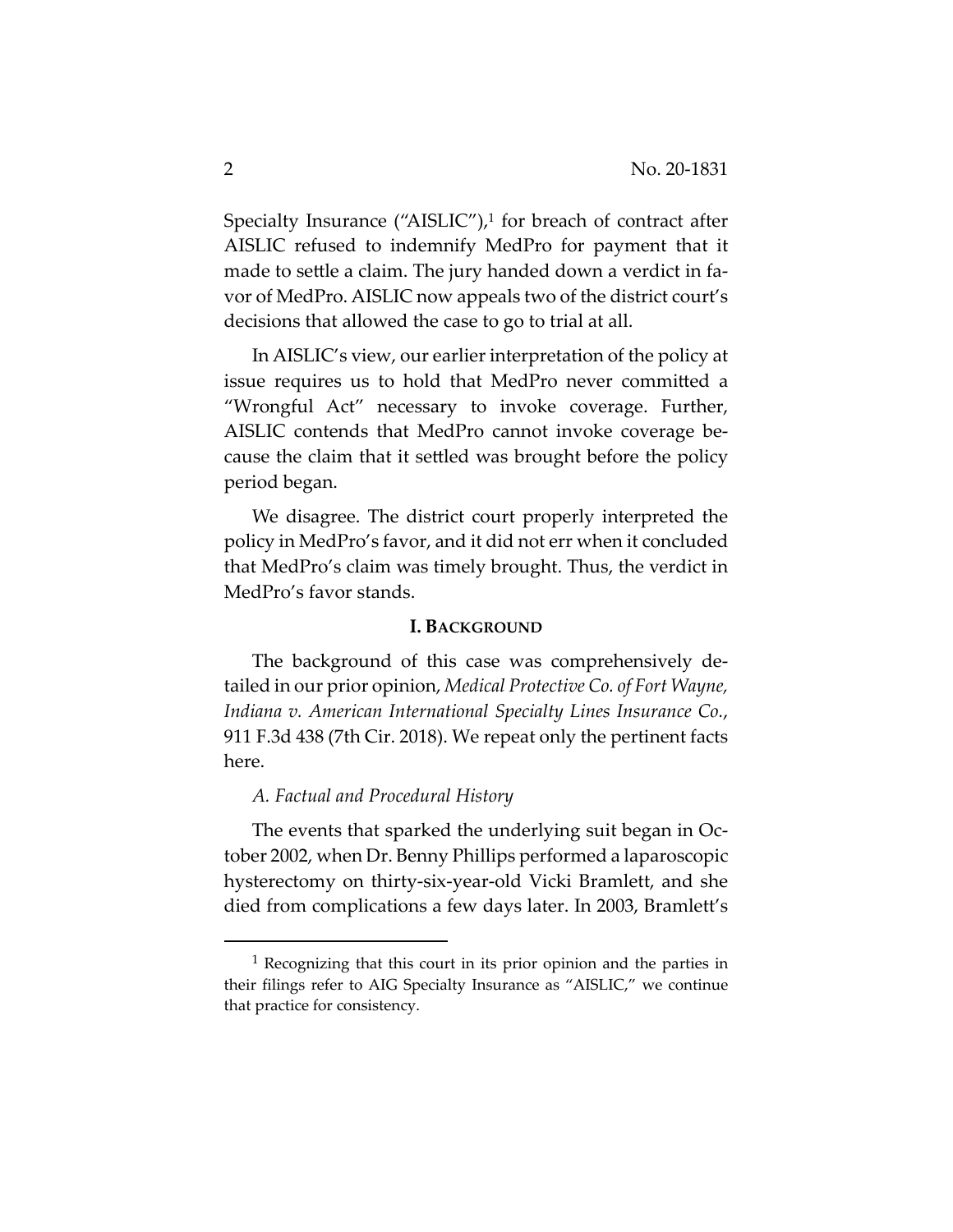husband and children brought a wrongful death suit in Texas state court against Dr. Phillips, his clinic, and the healthcare system where Bramlett had been hospitalized. At the time, Dr. Phillips and his clinic held a \$200,000 healthcare professional liability insurance policy with MedPro. Dr. Phillips notified MedPro, and MedPro defended the lawsuit.

The hospital settled with the Bramletts for about \$2.3 million, and the litigation continued with Dr. Phillips and his clinic as the remaining defendants. On December 17, 2003, the Bramletts made their first "*Stowers*" demand to settle the remaining claims for \$200,000. (Under *G.A. Stowers Furniture Co. v. American Indemnity Co.*, an insurer who rejects a settlement demand within policy limits that a reasonably prudent insurer would accept will later be liable for any amount awarded in excess of the policy limit. 15 S.W.2d 544 (Tex. 1929).) MedPro refused to settle. On March 23, 2004, the Bramletts made a second *Stowers* demand for \$200,000, and MedPro again did not settle.

Meanwhile, discovery continued, and evidence was mounting in favor of the Bramletts. In January 2005, counsel for Dr. Phillips advised MedPro that there was a twentypercent probability of success, and an adverse jury verdict would likely be \$3 million. MedPro then extended offers to settle the case with the Bramletts—first for \$100,000, then for \$200,000.

The Bramletts had rejected both of those offers when they met with MedPro for court-ordered mediation in February 2005. And at that time, the Bramletts demanded \$2.3 million to settle the case. MedPro declined but sought advice from outside counsel to assess its own liability to pay for a jury verdict in excess of Dr. Phillips's policy limit.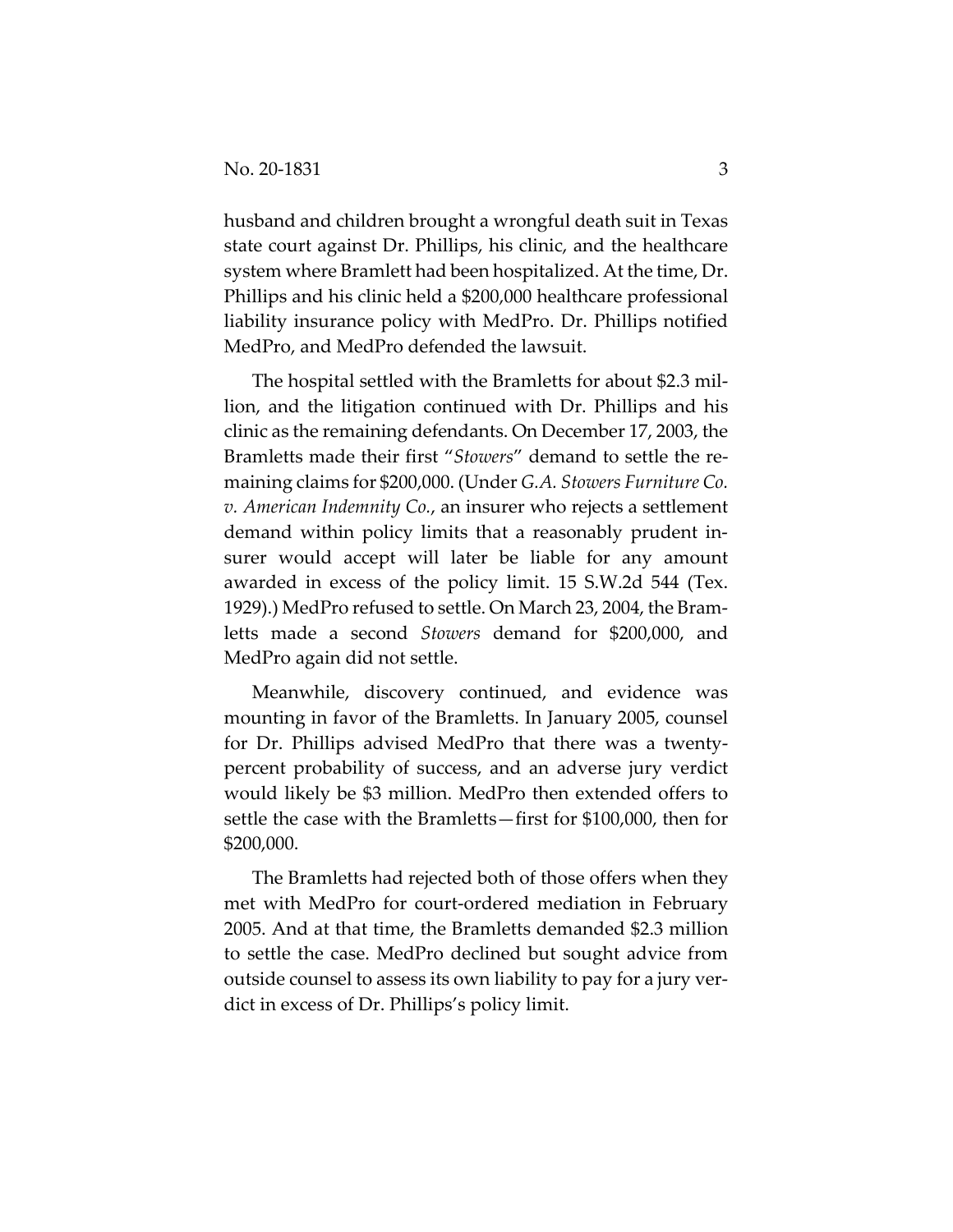The case against Dr. Phillips went to trial in August 2005, and the jury returned a surprise \$14 million verdict for the Bramletts—\$11 million in actual damages and \$3 million in punitive damages.2 Dr. Phillips's counsel wrote to MedPro, demanding that MedPro indemnify Dr. Phillips or else Dr. Phillips could assign his *Stowers* claim to the Bramletts. MedPro agreed to indemnify Dr. Phillips and appealed the verdict.

In 2009, the Supreme Court of Texas reviewed the case and capped Dr. Phillips's liability at \$1.6 million—the state's statutory limit for physicians. But the court also held, for the first time, that the Bramletts could sue MedPro directly for the difference between the statutory cap and the jury verdict by stepping "in[to] the shoes" of the insured physician and suing under a *Stowers* theory for MedPro's failure to settle. *Phillips v. Bramlett*, 288 S.W.3d 876, 882 (Tex. 2009).

MedPro upheld its end of the indemnity agreement with Dr. Phillips and paid the Bramletts the amount awarded under the statutory cap. The Bramletts then sued MedPro for the rest of the award. *See Bramlett v. Med. Protective Co.*, 855 F. Supp. 2d 615 (N.D. Tex. 2012). After the court denied MedPro's motion for summary judgment (but before trial), the parties settled for a confidential amount. MedPro then asked its insurer, AISLIC, to cover the settlement. AISLIC refused, setting up the case today.

<sup>2</sup> Later, the trial court entered judgment awarding the Bramletts \$9,196,364.50 in actual damages and \$2,972,000 in punitive damages to account for prejudgment interest and the hospital's settlement. *Phillips v. Bramlett*, 258 S.W.3d 158, 164 & n.3 (Tex. App. 2007).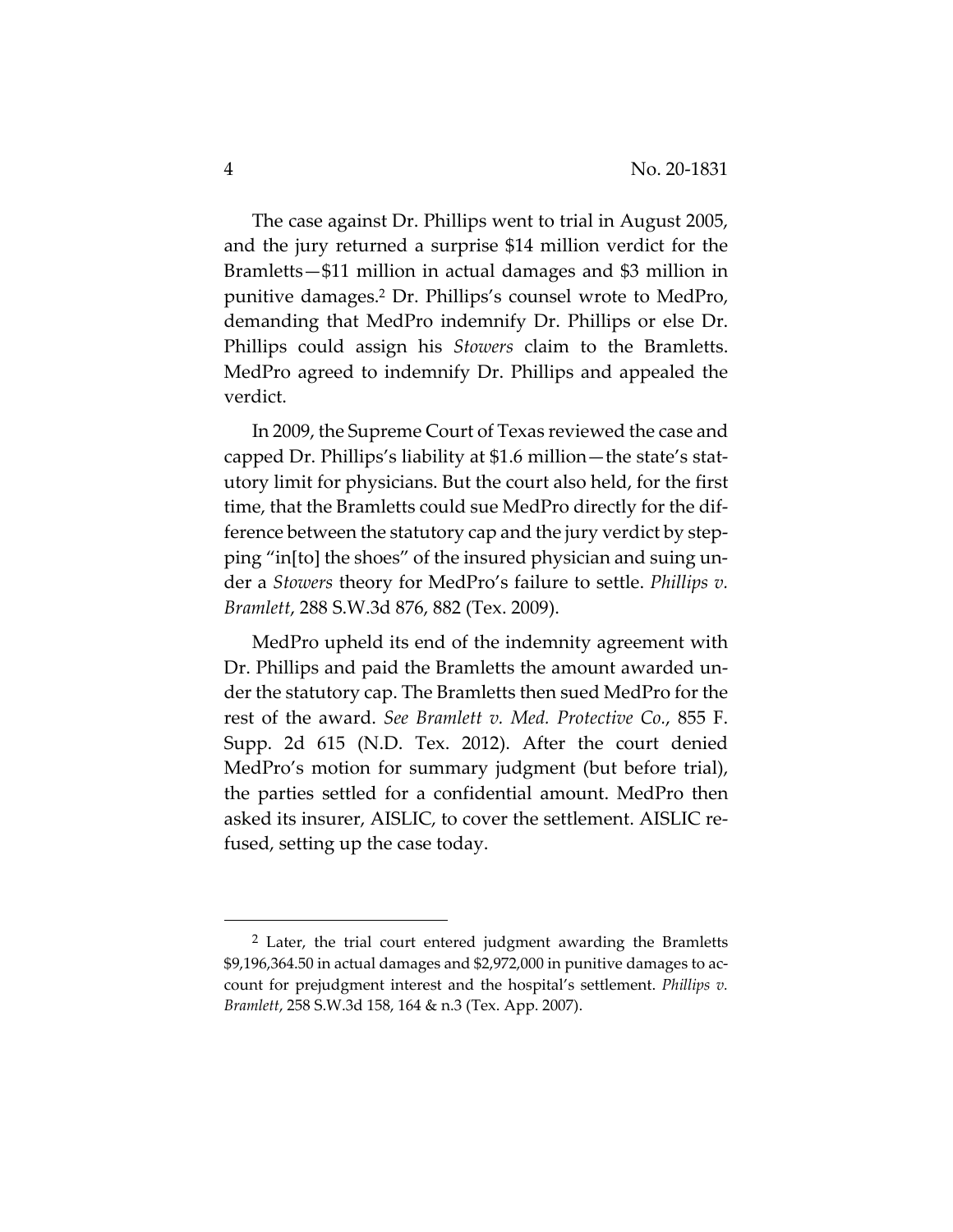#### *B. The Instant Coverage Dispute*

MedPro first purchased a \$5 million insurance policy from AISLIC in June 2005, and it renewed that policy for July 1, 2006, to July 1, 2007. The 2006 Policy is at issue here.

On June 28, 2007—just before the expiration of the policy period—MedPro reported to AISLIC a notice of occurrence/potential claim based on the Bramlett lawsuit. But AISLIC ultimately refused to cover MedPro's settlement with the Bramletts.

In December 2013, MedPro sued AISLIC for breach of contract in federal court on the basis of AISLIC's refusal to cover the settlement as allegedly required by the 2006 Policy.

AISLIC moved for summary judgment, in part, on the basis of the policy's Clause 4(m), known as "Exclusion M." Exclusion M bars coverage for "any claim arising out of any Wrongful Act" that occurred before the policy began if "any Insured knew or could have reasonably foreseen that such Wrongful Act could lead to a claim or suit." The district court agreed because it determined that MedPro's rejections of the two *Stowers* demands were Wrongful Acts, for purposes of Exclusion M, that MedPro could have reasonably foreseen would lead to a claim.

MedPro appealed, and as detailed in our prior opinion, we agreed with MedPro's interpretation of "Wrongful Act" in Exclusion M—only *actual* Wrongful Acts precluded coverage. We further held that it should have been left to a jury to decide whether MedPro's rejections of the *Stowers* demands were such actual Wrongful Acts. So we partially reversed the judgment and remanded the case for further proceedings. *Med. Protective Co.*, 911 F.3d at 449.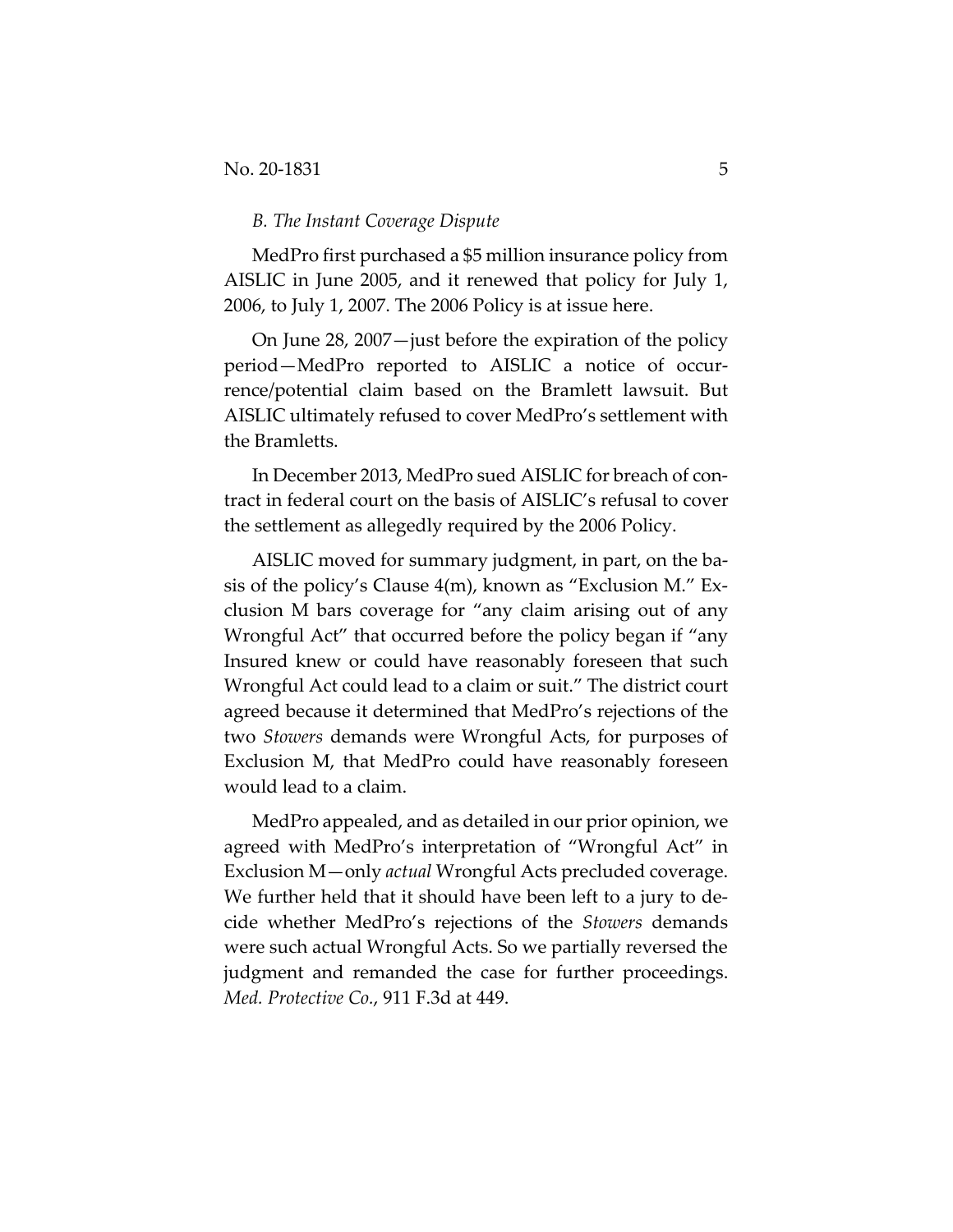On remand—but before sending the exclusion issue to a jury—the district court addressed whether MedPro's settlement with the Bramletts was covered under the 2006 Policy at all. In the 2006 Policy, AISLIC agreed "[t]o pay on behalf of the Insured all sums which the Insured shall become legally obligated to pay as damages resulting from any claim or claims first made against the Insured and reported in writing to [AISLIC] during the Policy Period for any Wrongful Act of the Insured." Under the Special Reporting Clause, AISLIC was also liable for claims "subsequently made against the Insured" if MedPro "bec[a]me aware of any occurrence which may reasonably be expected to give rise to a claim against [MedPro] for a Wrongful Act which first occur[red] during or prior to the Policy Period, and provided [MedPro] g[ave] written notice to [AISLIC] during the Policy Period."

The district court first held that MedPro could invoke coverage without itself having to prove that it actually committed a "Wrongful Act." The court then considered whether the policy otherwise did not apply because a "claim" had already been made before the beginning of the policy period. The district court found that none of the earlier communications to MedPro constituted a claim under the policy. Thus, "as a matter of law, a claim was not first asserted against MedPro for its failure to settle for policy limits before the Policy incepted on July 1, 2006."

After finding that MedPro properly invoked coverage, the district court allowed the jury to decide the final issue: "whether [AISLIC] … proved by a preponderance of the evidence that MedPro committed a Wrongful Act when it did not accept the Bramletts' December 2003 or March 2004 \$200,000 policy limit demands in settlement of the Bramletts'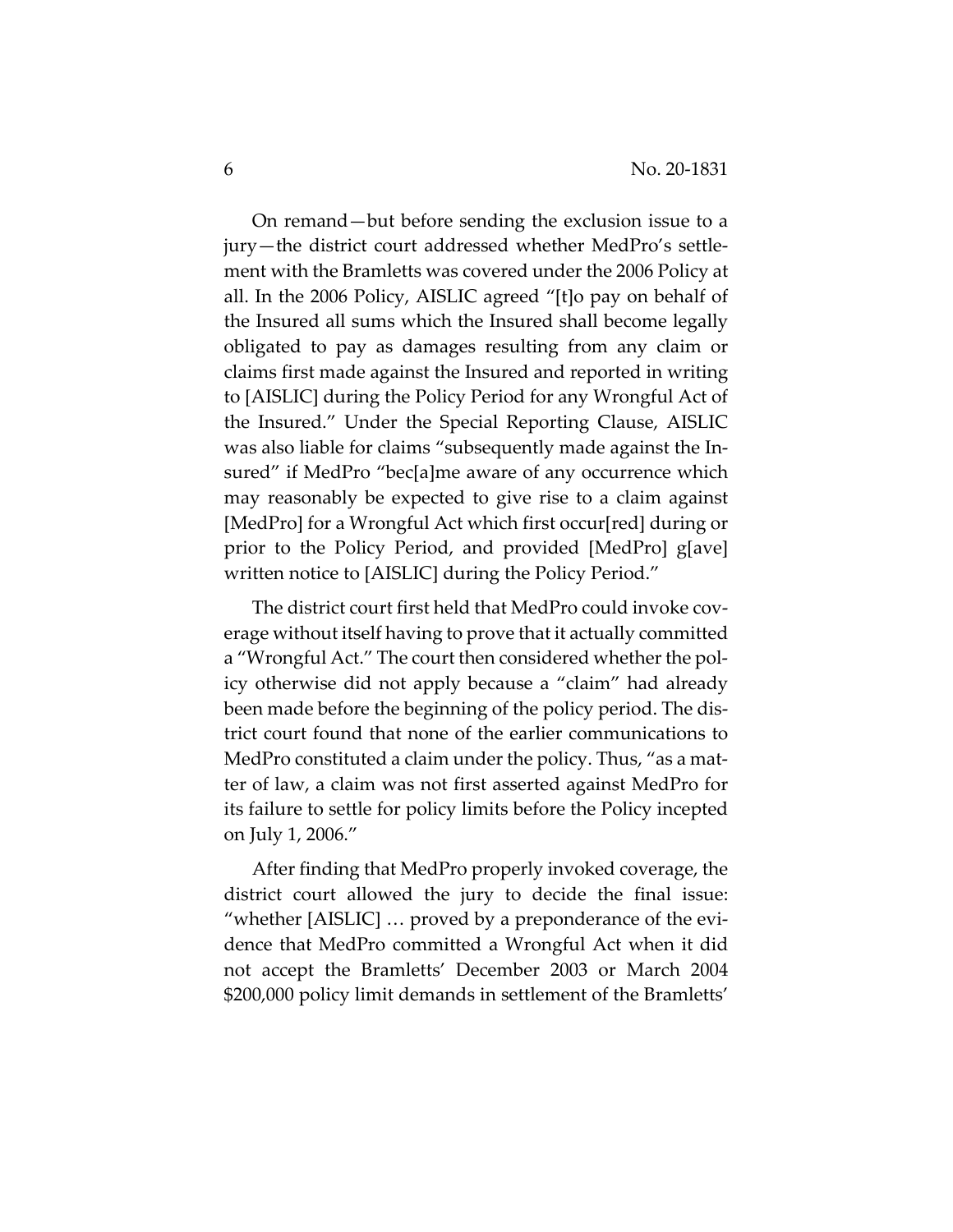malpractice case against Dr. Phillips." The jury was given the definition of "Wrongful Act" from the policy—"any breach of duty, neglect, error, misstatement, misleading statement, omission or other act done or wrongfully attempted"—as well as selections from Texas insurance law, under which "[a]n insurer has a duty to exercise that degree of care and diligence that an ordinarily prudent person would exercise in the management of his own business [and that a]n insurer violates that duty if it does not accept a settlement that is within policy limits if an ordinarily prudent insurer would accept it, considering the likelihood and degree of the insured's potential exposure to a judgment that exceeds the policy limits."

On January 31, 2020, the jury found that MedPro did not commit a "Wrongful Act," and the district court therefore concluded that, "[b]ecause the jury found that [MedPro] did not commit a wrongful act, Exclusion M of the policy does not apply" and entered final judgment in favor of MedPro. AISLIC moved for a new trial, and the district court denied its motion.

AISLIC now appeals, challenging the district court's decisions that allowed the case to go to a jury at all.

## **II. ANALYSIS**

"Summary judgment is appropriate when there is no genuine dispute as to a material fact and the movant is entitled to judgment as a matter of law." *Estate of Jones v. Children's Hosp. & Health Sys. Inc. Pension Plan*, 892 F.3d 919, 923 (7th Cir. 2018) (citing *Dunn v. Menard, Inc.*, 880 F.3d 899, 905 (7th Cir. 2018)). We review *de novo* the district court's orders deciding these issues as a matter of law. *Id.* In doing so, we apply the substantive law of the state in which the federal court sits in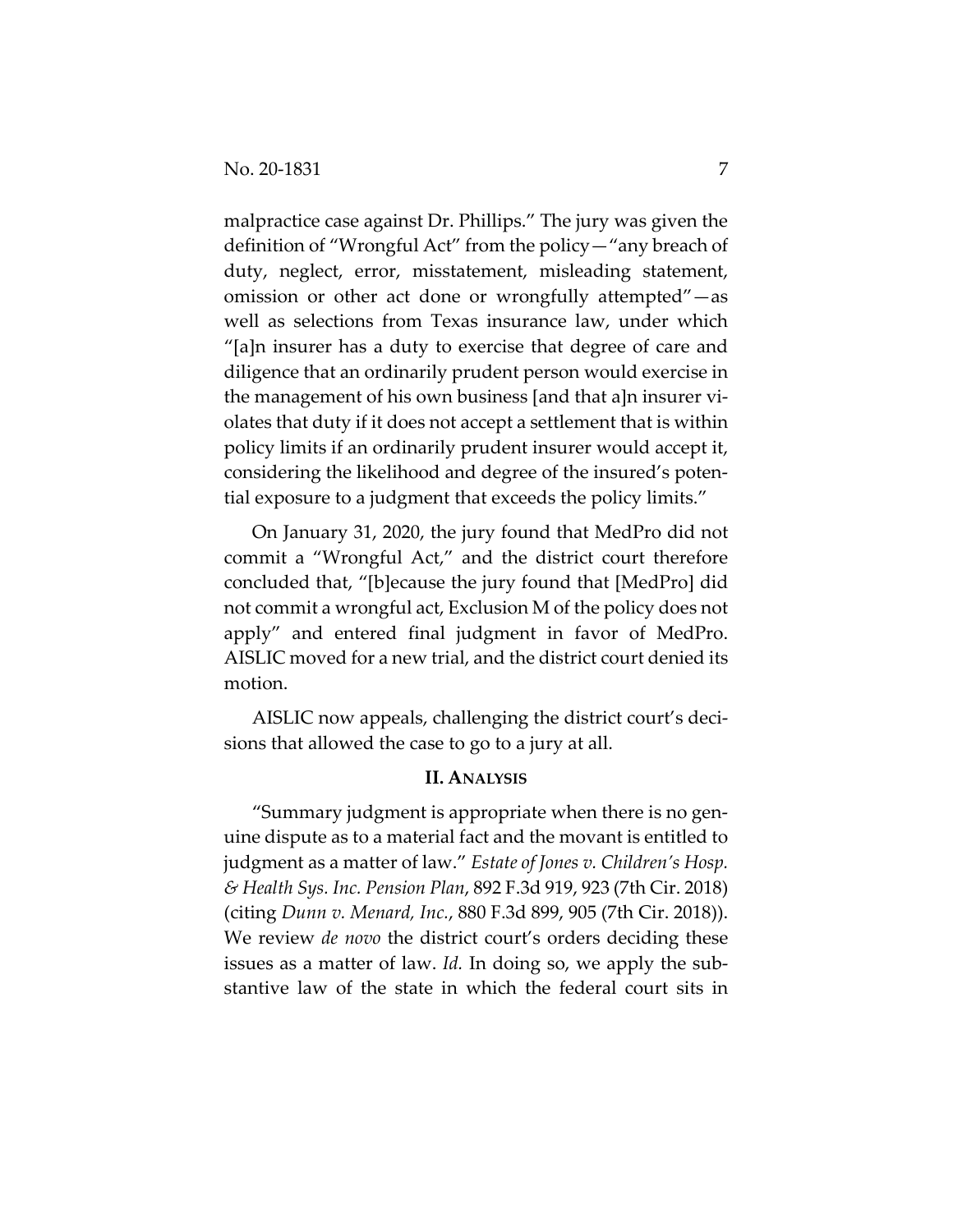diversity and will not address a conflict of law unless the parties raise it. *Med. Protective Co.*, 911 F.3d at 445 (citing *Koransky, Bouwer & Poracky, P.C. v. Bar Plan Mut. Ins. Co.*, 712 F.3d 336, 341 (7th Cir. 2013)). The parties agree that Indiana substantive law applies.

"Indiana law provides that insurance policies are to be governed by the general rules applicable to all contracts." *Koransky*, 712 F.3d at 341–42 (citing *Kimmel v. W. Reserve Life Assurance Co. of Ohio*, 627 F.3d 607, 609 (7th Cir. 2010)). "We begin with the plain language of the contract, reading it in context, and, whenever possible, construing it so as to render each word, phrase, and term meaningful, unambiguous, and harmonious with the whole." *Citimortgage, Inc. v. Barabas*, 975 N.E.2d 805, 813 (Ind. 2012). "Where there is ambiguity, insurance policies are construed strictly against the insurer … ." *State Farm Mut. Auto. Ins. Co. v. Jakubowicz*, 56 N.E.3d 617, 619 (Ind. 2016) (citing *Allstate Ins. Co. v. Dana Corp.*, 759 N.E.2d 1049, 1056 (Ind. 2001)).

AISLIC raises two issues with the district court's interpretation of the 2006 Policy. First, AISLIC argues that our prior interpretation of "Wrongful Act" required the district court to find that MedPro is not covered under the policy because the jury concluded that MedPro did not, in fact, commit a Wrongful Act. Second, AISLIC contends that, contrary to the district court's finding, a "claim" was first made against MedPro before the policy period, which also takes MedPro's settlement with the Bramletts outside of the policy's coverage. We evaluate these arguments in turn.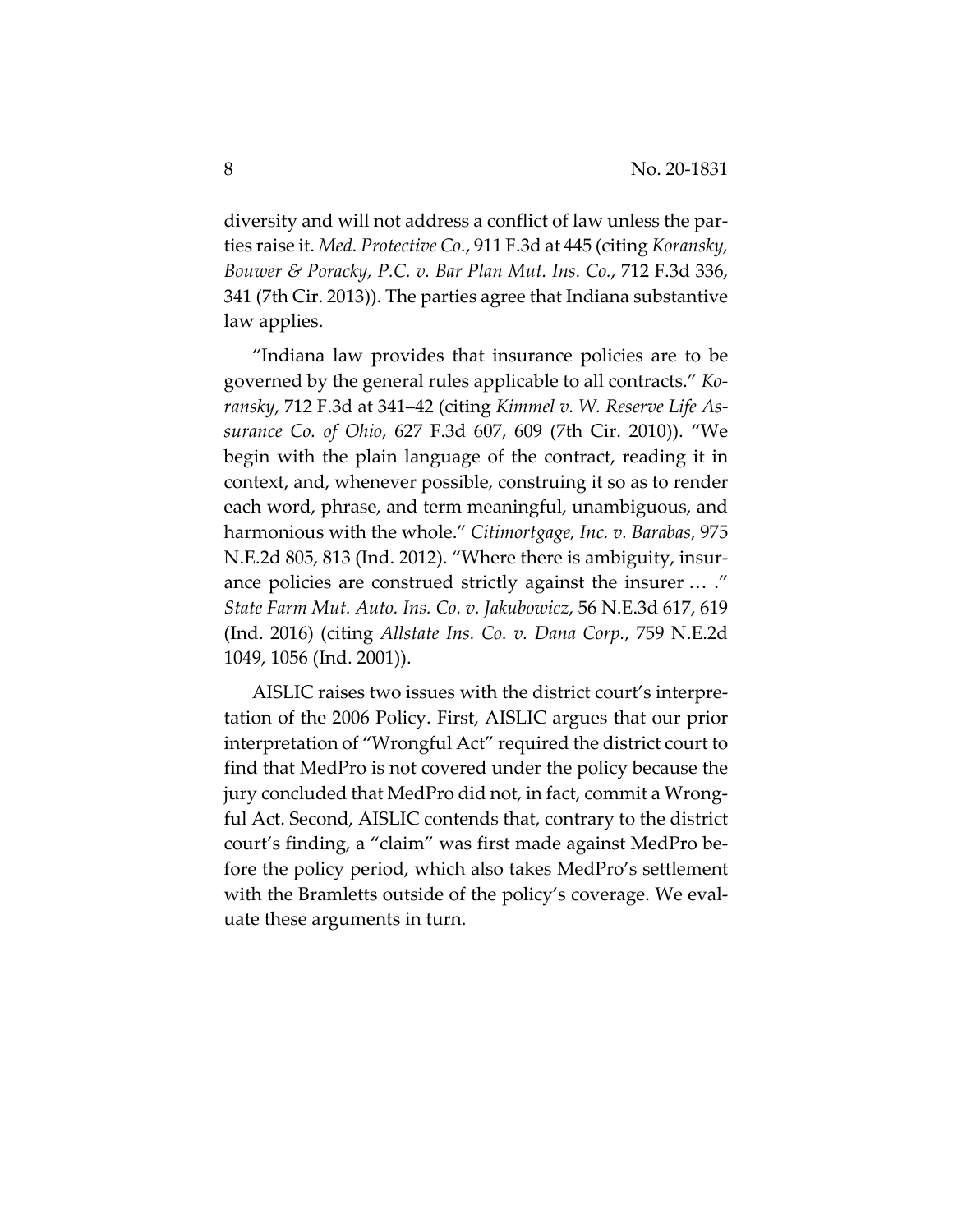## *A. "Wrongful Act"*

At issue here is whether the claim against MedPro for a Wrongful Act—rather than the existence of a factually proven Wrongful Act—was sufficient to invoke coverage under the 2006 Policy. It clearly was.

As stated above, the 2006 Policy generally provided that MedPro could invoke coverage for "claims first made against [MedPro] and reported in writing to [AISLIC] during the Policy Period for any Wrongful Act of the Insured." But the Special Reporting Clause (as amended in Endorsement #16) extended that coverage to "claim[s] … subsequently made against [MedPro] arising out of [a] Wrongful Act" so long as MedPro "g[ave] written notice to [AISLIC] during the Policy Period" of "any occurrence which may reasonably be expected to give rise to a claim against [MedPro] for a Wrongful Act which first occur[ed] during or prior to the Policy Period."

There is no dispute that, pursuant to the Special Reporting Clause, MedPro sent an email on June 28, 2007, that "g[ave] written notice to [AISLIC] during the Policy Period" of a potential claim. In that email, MedPro notified AISLIC of the "Bramlett v. Phillips (Potential Claim)," which is an "occurrence which may reasonably be expected to give rise to a claim against [MedPro] for a Wrongful Act." There is also no dispute that the "possible Wrongful Act"—MedPro's rejection of the Bramletts' *Stowers* demands in 2003 and 2004— "first occur[red] … prior to the Policy Period."

Because MedPro met the above requirements to invoke coverage under the 2006 Policy, "any claim which [wa]s subsequently made against [MedPro] arising out of [the Bramlett settlement] [is] treated as a claim made during the Policy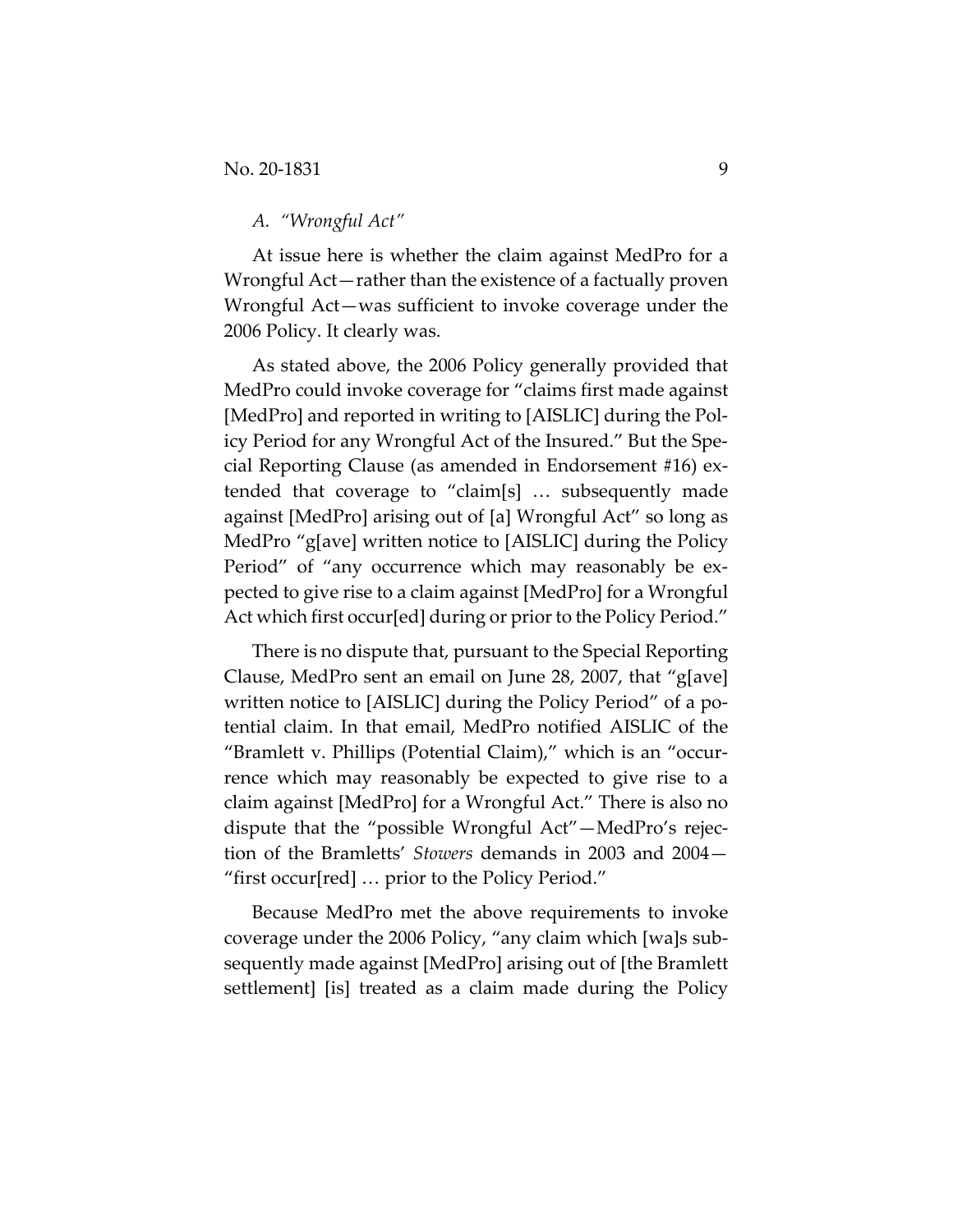Period." This alone is enough for us to conclude that MedPro properly invoked coverage for its settlement.

AISLIC, though, homes in on the words "Wrongful Act" in an attempt to upset that conclusion. It contends that the jury's finding that MedPro did *not* commit a Wrongful Act so that Exclusion M did not apply to preclude coverage should have resulted in MedPro being unable to invoke coverage in the first place. To achieve this favorable scenario, AISLIC asserts that it just wants us to apply our previous interpretation of the words "Wrongful Act" in Exclusion M, *Med. Protective Co.*, 911 F.3d at 447, to the rest of the 2006 Policy. But even when we apply that interpretation, it does not lead to the outcome that AISLIC thinks it does.

In the previous appeal, we explained that the 2006 Policy defines "Wrongful Act" as "any breach of duty, neglect, error, misstatement, misleading statement, omission or other act done or wrongfully attempted." We found that, under its "plain language," Exclusion  $M<sup>3</sup>$  only applied when the insured actually committed a Wrongful Act; an unproven allegation that the insured committed a Wrongful Act was not enough to preclude coverage. *Id.* at 447. In support of this conclusion, we noted that, elsewhere in the policy, the Special Reporting Clause4 uses the phrase "possible Wrongful Act" and

<sup>3</sup> Exclusion M precludes coverage for "any claim arising out of any Wrongful Act occurring prior to the inception date of the first Insurance Company's Professional Liability Insurance policy issued by the Company to the Insured …, if on such first inception date any Insured knew or could have reasonably foreseen that such Wrongful Act could lead to a claim or suit."

<sup>4</sup> The Special Reporting Clause states that "[i]f during the Policy Period … the CFO, General Counsel or CEO of the Insured shall become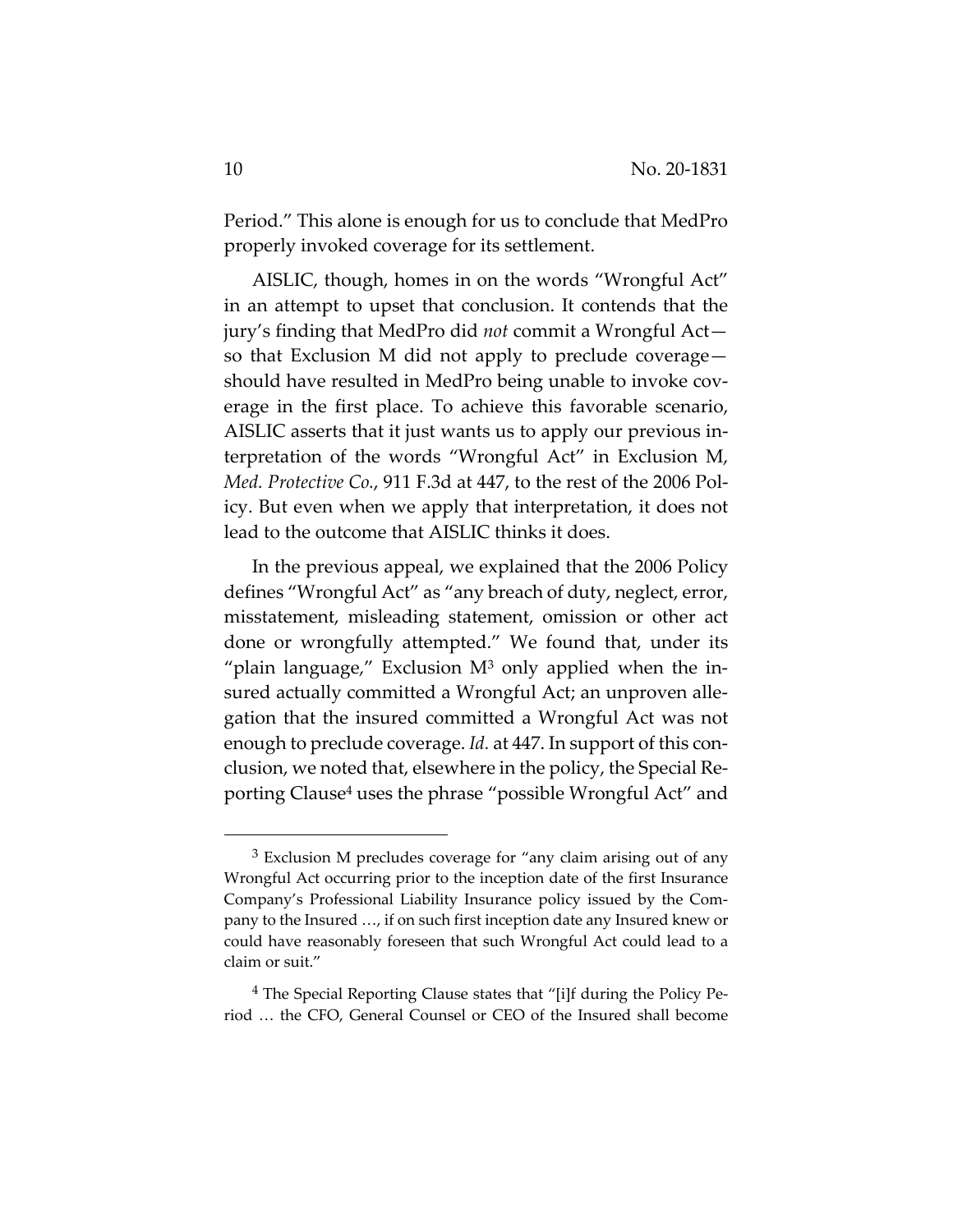that the word "possible" would be rendered meaningless if we inferred it from "Wrongful Act" alone. *Id.* Thus, we agreed with MedPro's narrower interpretation of Exclusion M and sent the case back to the district court to resolve "a genuine dispute of material fact as to whether MedPro committed a Wrongful Act so as to negate coverage." *Id.* at 449.

AISLIC asserts that we must apply the same interpretation of "Wrongful Act" by the "law of the case" doctrine. However, "[t]he doctrine of law of the case comes into play only with respect to issues previously determined." *See Quern v. Jordan*, 440 U.S. 332, 347 n.18 (1979). In the prior appeal, we expressly avoided deciding whether there was coverage under the 2006 Policy. *Med. Protective Co.*, 911 F.3d at 446 n.2 ("The district court disposed of this case without addressing the pre-requisite question of whether there was, in fact, coverage under the 2006 Policy, specifically the Special Reporting Clause in Endorsement #16. The parties have not fully developed this issue before us. For the purposes of our analysis, we assume that there was coverage under the 2006 Policy.").

That said, the reasoning from our prior opinion is still persuasive. We agree with AISLIC that the term "Wrongful Act" must refer to an actual, as opposed to merely an alleged, Wrongful Act because, as we have already concluded, the Special Reporting Clause would otherwise contain a

aware of any occurrence which may reasonably be expected to give rise to a claim against the Insured for a Wrongful Act … and provided the Insured gives written notice to the Company during the Policy Period … of the nature of the occurrence and specifics of the possible Wrongful Act, any claim which is subsequently made against the Insured arising out of such Wrongful Act shall be treated as a claim made during the Policy Period."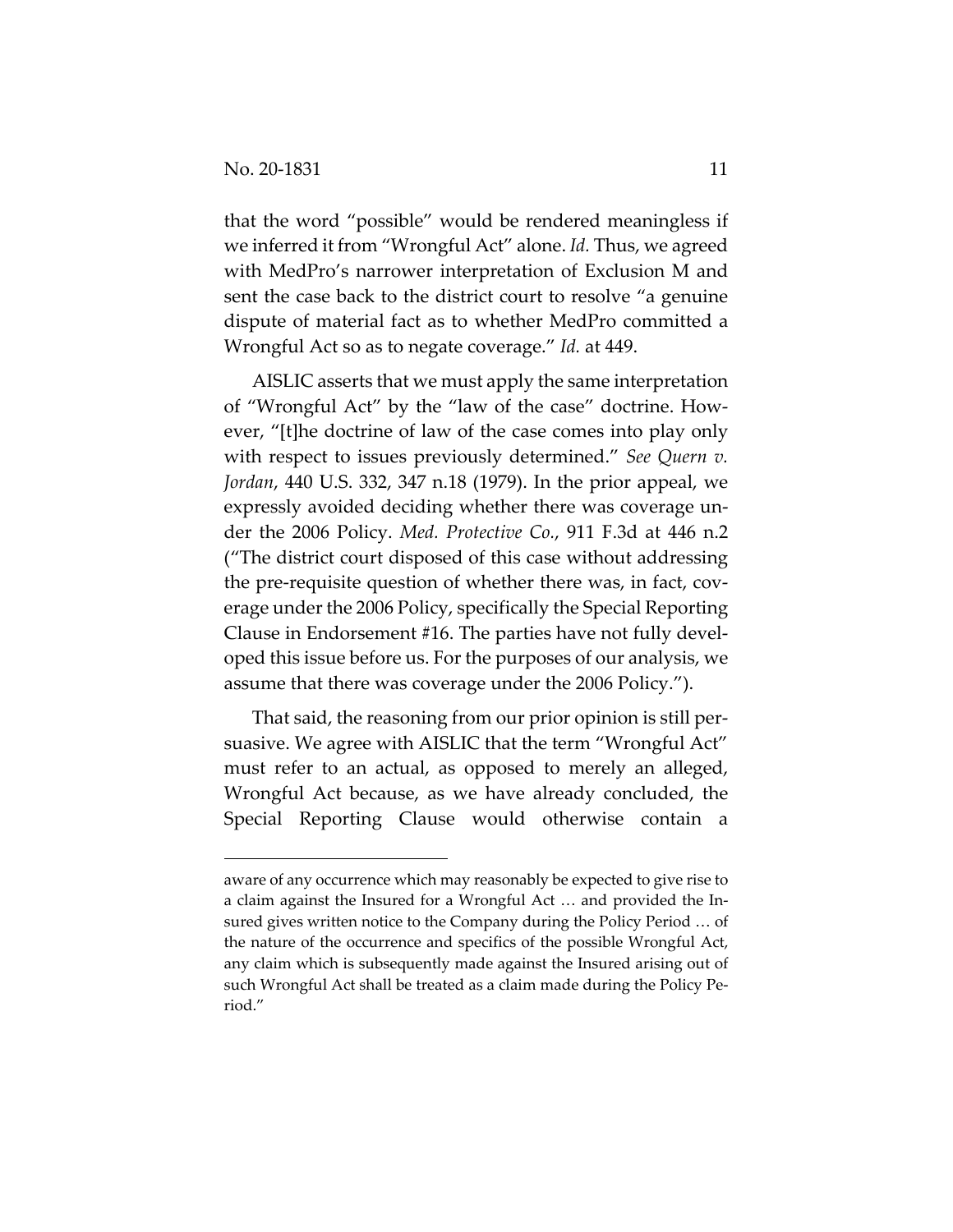superfluous word—"possible." *See id.* at 447. We disagree with AISLIC, though, about where this definition leads us.

Contrary to AISLIC's assertions, it simply does not follow that this reading of "Wrongful Act" requires the insured to prove that it, in fact, committed a Wrongful Act in order to invoke coverage. Unlike Exclusion M, the coverage provision does not hinge on whether a Wrongful Act has been proven it merely requires a "claim" for a Wrongful Act that was made or deemed made during the policy period.

To start, consider the relevant clauses: The 2006 Policy covers "sums which the Insured shall become legally obligated to pay as damages resulting from *any claim or claims* … *for any Wrongful Act* of the Insured." Under the Special Reporting Clause, "*any claim* which is subsequently made against the Insured *arising out of [a possible] Wrongful Act* [is] treated as a *claim* made during the Policy Period." But Exclusion M precludes coverage for "*any claim arising out of any Wrongful Act* occurring prior to the inception date of the first … policy … if on such first inception date any Insured knew or could have reasonably foreseen that *such Wrongful Act* could *lead to a claim or suit*."

According to Indiana contract law, we must "interpret [the policy] so as to harmonize its provisions, rather than place them in conflict." *U.S. Bank Tr., N.A. for LSF9 Master Participation Tr. v. Spurgeon*, 99 N.E.3d 671, 675 (Ind. Ct. App. 2018). It is easily done. As we read it, the policy is triggered when the insured has become "legally obligated to pay" sums "resulting from" a "claim … for any Wrongful Act." Thus, coverage for a "claim … for any Wrongful Act" does not require a factually proven Wrongful Act. Exclusion M, though, only applies "to any claim arising out of any Wrongful Act …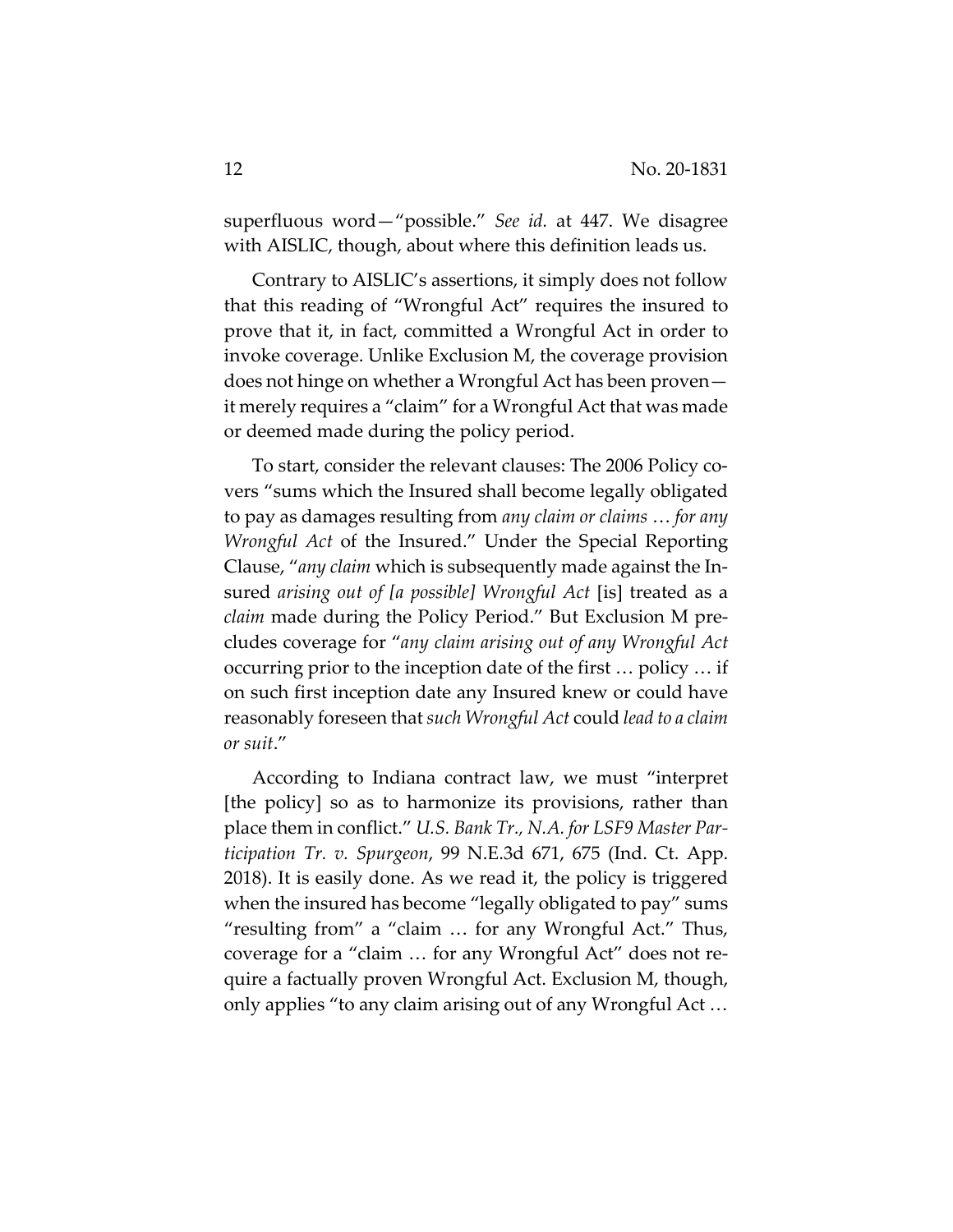if … [MedPro] knew or could have reasonably foreseen that such Wrongful Act could lead to a claim or suit." Thus, it "require[s] that AISLIC establish that the claim arose from MedPro's Wrongful Act," *Med. Protective Co.*, 911 F.3d at 447, and not from a mere *claim* for a Wrongful Act.

And this must be true. Otherwise, the policy would require MedPro to prove its own malfeasance before seeking coverage—a bizarre scenario to say the least. There is nothing inconsistent in finding that the 2006 Policy does *not* require MedPro to prove that it actually committed a Wrongful Act to invoke coverage for a claim, while at the same time finding that the insurer must establish that the claim arose from a Wrongful Act to exclude coverage. *See id.* at 447 (quoting *Berry Plastics Corp. v. Ill. Nat'l Ins.*, 903 F.3d 630, 635 (7th Cir. 2018), which noted that, in Indiana, "the insurer has the burden of showing that an otherwise-covered claim is barred by an exclusion in the policy").

Further, AISLIC's preferred reading would put it in the enviable—but legally untenable—position of claiming "heads AISLIC wins, tails MedPro loses." The jury's vindication of MedPro from Exclusion M—by finding that it did *not* act wrongfully—would oust MedPro from policy coverage entirely. But if the jury found that MedPro did commit a Wrongful Act sufficient to invoke coverage, then Exclusion M would step in to once again boot MedPro from coverage. The language of the policy clearly does not require this result for AISLIC. This is clear from our prior remand, which would have been gratuitous if there was no way for MedPro to win. And even if our reading was less clear, we would interpret the policy in favor of the insured to reach it. *Jakubowicz*, 56 N.E.3d at 619 ("Where there is ambiguity, insurance policies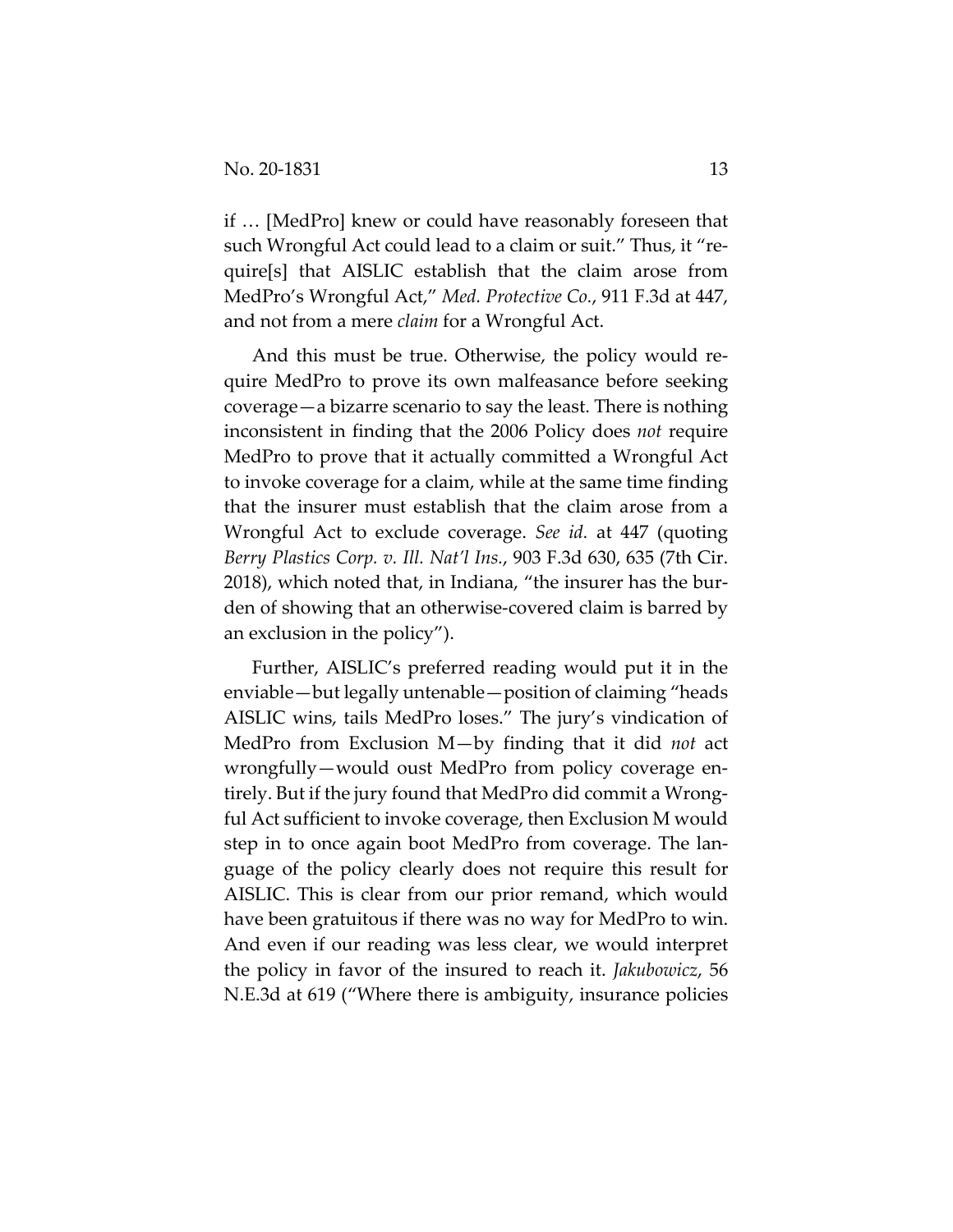are construed strictly against the insurer." (citing *Allstate Ins. Co. v.*, 759 N.E.2d at 1056)).

AISLIC's tortured reading of the policy would also create conflict between its provisions. For example, where the policy provides coverage for "damages resulting from any claim … for any Wrongful Act of the Insured," one must ignore the words "claim" and "for" to read it as requiring the insured to factually prove that it committed a Wrongful Act. An interpretation that renders specific words without meaning is disfavored, particularly where, as here, a different reading gives meaning to all of the words. *See Spurgeon*, 99 N.E.3d at 675.

In short, even though a proven "Wrongful Act" is the prerequisite for Exclusion M to kick in, the factual existence of a Wrongful Act is *not* a prerequisite for AISLIC to cover a "claim … for any Wrongful Act." AISLIC's suggested reading of the policy results in internal conflict that Indiana law would have us avoid if we can. We can and do avoid that conflict by concluding that MedPro is not precluded from claiming coverage under the 2006 Policy merely because the jury found that MedPro did not, in fact, commit a Wrongful Act.

## *B. "Claims first made"*

We now turn to whether MedPro is nevertheless out of luck because a "claim" was made against it before the policy period began.

As previously explained, MedPro used the Special Reporting Clause to bring into coverage future claims against it related to its handling of the Bramletts' litigation against its insured, Dr. Phillips. MedPro gave timely notice to AISLIC of the "occurrence" that happened *before* the policy period—the Bramletts' action against Dr. Phillips—and thus became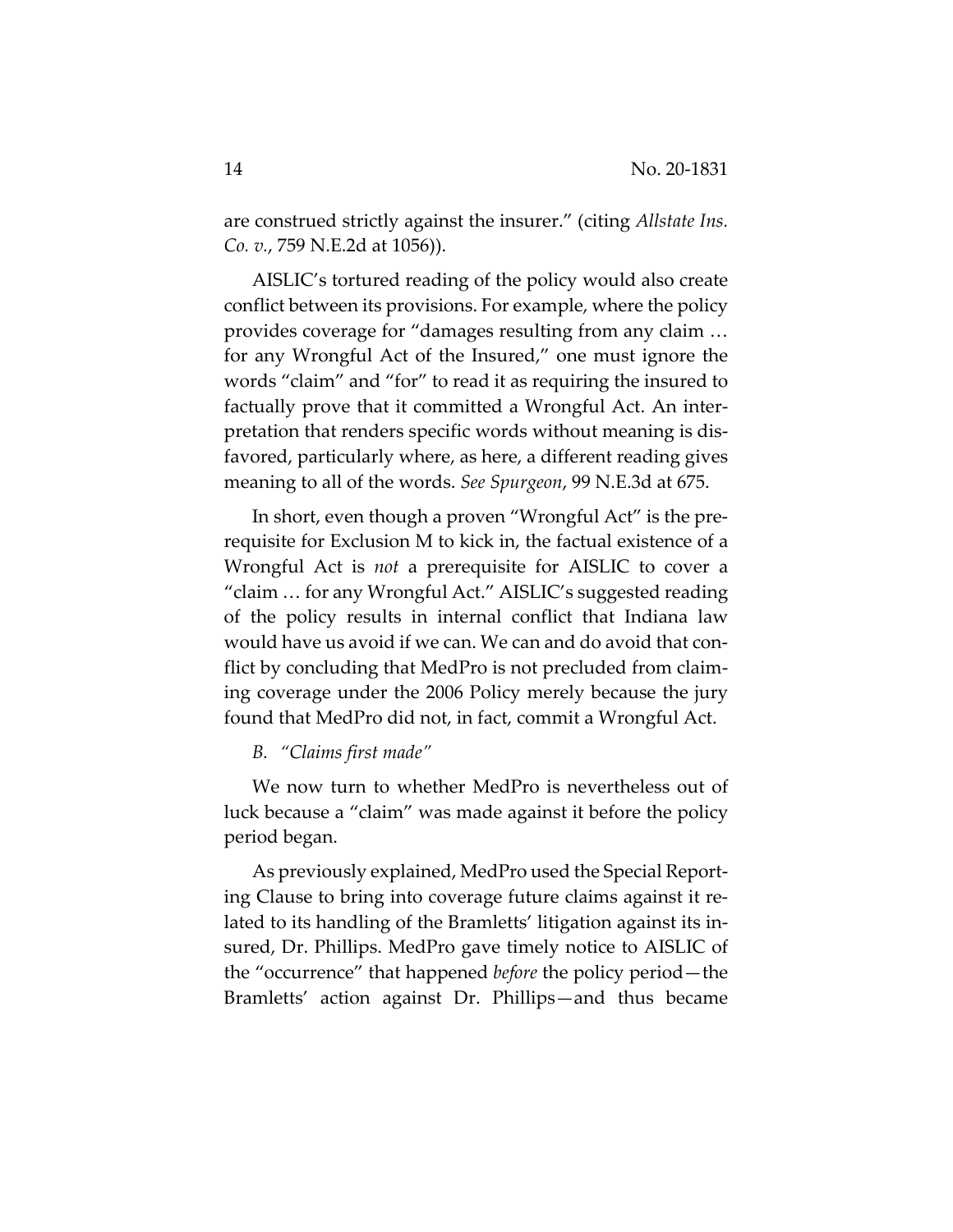eligible for coverage of the claim that was brought *during or after* the policy period arising out of that occurrence—the Bramletts' direct action against MedPro in 2009. MedPro loses, however, if a "claim" had already been made against it before the policy period began because the 2006 Policy's "coverage … is limited generally to liability for only those *claims that are first made against [MedPro] … while the policy was in force*"—or at least treated that way under the Special Reporting Clause.

Before trial, the district court held that none of the communications made to MedPro prior to 2009 counted as "claims" against MedPro because, until the Texas Supreme Court case came down in 2009, the Bramletts did not have any cause of action by which they could sue MedPro directly. Much like the first issue, AISLIC's challenge to the district court's conclusion focuses on the definition of one term— "claim."

Claim is not defined in the 2006 Policy, so we apply its ordinary meaning. *Ins. Corp. of Am. v. Dillon, Hardamon & Cohen*, 725 F. Supp. 1461, 1469 (N.D. Ind. 1988) ("Where a policy is a claims made policy, which is specifically written so that coverage attaches when a claim is made, it seems particularly appropriate to give the word claim its ordinary meaning."). And, although the parties disagree about its meaning, we do not think that claim is ambiguous. *Wellpoint, Inc. v. Nat'l Union Fire Ins. Co*, 952 N.E.2d 254, 258 (Ind. Ct. App. 2011) ("An ambiguity does not exist simply because a controversy exists between the parties, each favoring an interpretation contrary to the other." (citing *Linder v. Ticor Title Ins. Co. of Cal.*, 647 N.E.2d 37, 39 (Ind. Ct. App. 1995))); *Dillon*, 725 F. Supp. at 1469 ("Reasonably minded people would have no trouble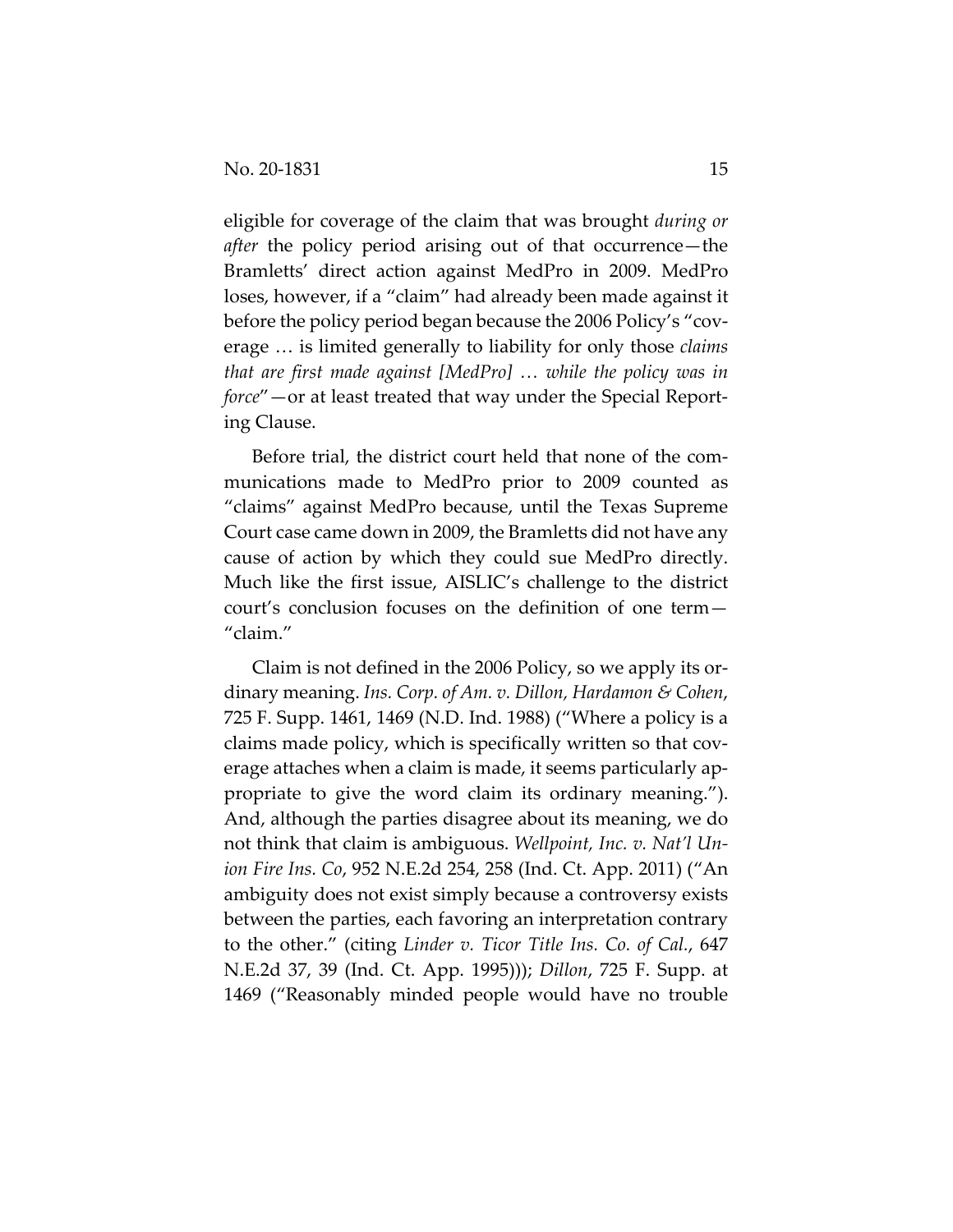figuring out what the word claim means when that word stands alone without some other word or phrase which would suggest an odd or unusual meaning.").

Black's Law Dictionary defines a claim as an "assertion of an existing right; any right to payment or to an equitable remedy, even if contingent or conditional"; or a "demand for money, property, or a legal remedy to which one asserts a right"—particularly "the part of a complaint in a civil action specifying what relief the plaintiff asks for." *Claim*, Black's Law Dictionary (8th ed. 2004). And in Indiana, "for purposes of determining coverage under a 'claims made' policy, a 'claim' is 'a demand for something as a right.'" *Dillon*, 725 F. Supp. at 1468 (quoting *Bensalem Twp. v. Western World Ins. Co.*, 609 F. Supp. 1343, 1348 (E.D. Pa. 1985)).

Although the above sources suggest a range of definitions, we do not read the word claim in a vacuum. *See Barabas*, 975 N.E.2d at 813. For example, Exclusion M precludes coverage if MedPro "knew or could have reasonably foreseen that [its] Wrongful Act could lead to a *claim or suit*." Thus, the 2006 Policy distinguishes a "claim" from a "suit." (We note that the parties do not dispute that the Bramletts' lawsuit against MedPro qualifies as a claim, and we agree that all lawsuits are claims but not all claims are lawsuits.) In addition, the Professional Liability provision explains that AISLIC covers "sums which the Insured shall become *legally obligated to pay as damages* resulting from any claim or claims … for any Wrongful Act of [MedPro]." This reference to a legal obligation taken together with Exclusion M's inclusion of both "claim" and "suit" tells us that a claim can be more than a formal lawsuit but is still rooted in a legal obligation.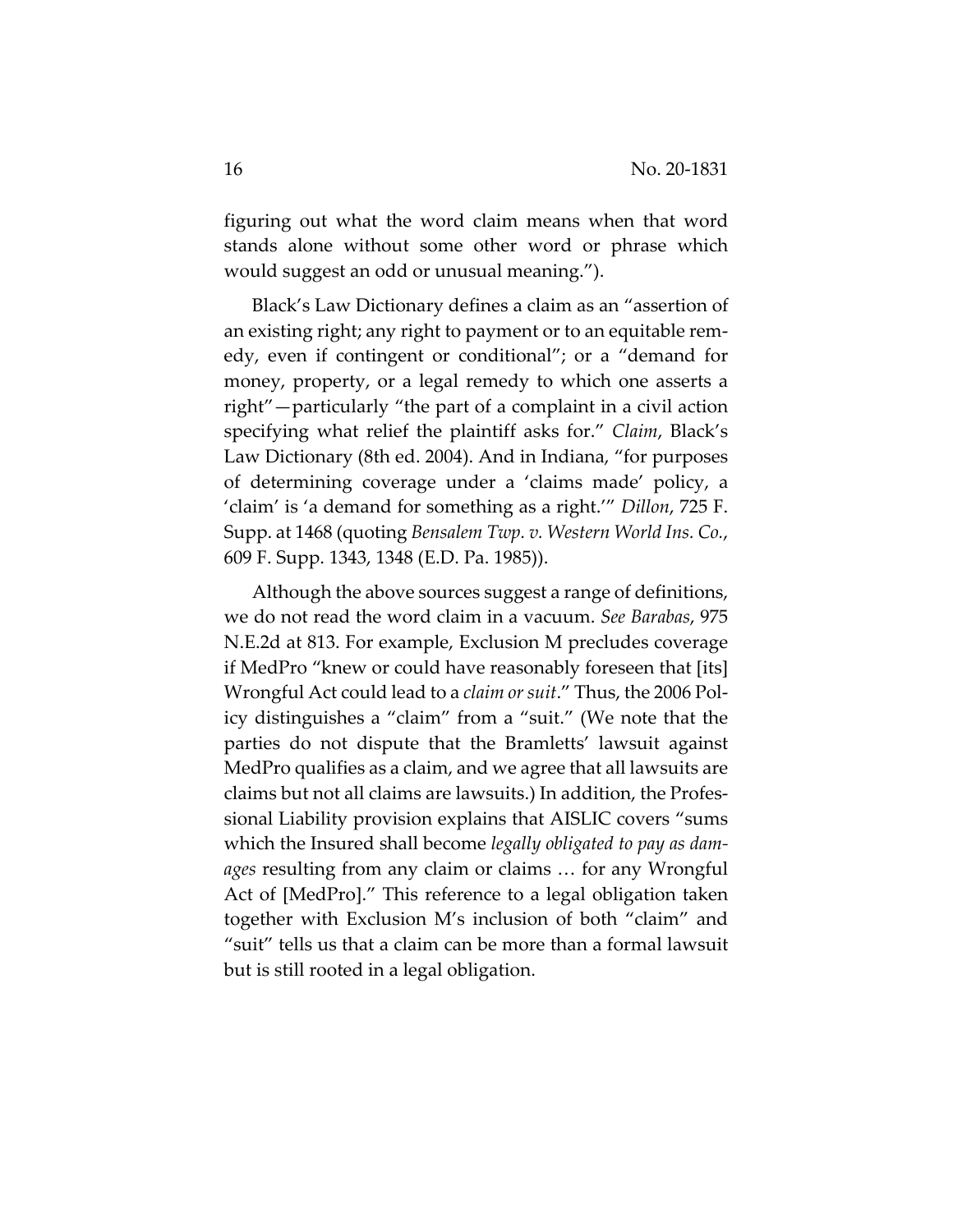Further, we must be equipped with more than just the definition of claim because the policy is not talking about a claim made by anyone for anything. Instead, when the policy refers to "claims first made … during the Policy Period," it specifies that they are (1) "claims" (2) "made against [MedPro]" (3) "for any Wrongful Act of [MedPro]." The question, then, is not simply whether any claim was made before the policy period; rather it is whether a "claim[ was] first made *against [MedPro]*  … for any Wrongful Act *of [MedPro]*" before the policy period.

Now properly equipped for the task, we turn to the communications that AISLIC contends count as claims made against MedPro before the policy period that preclude coverage:

- In December 2004, Dr. Phillips's attorney wrote a letter to MedPro demanding that it engage in settlement negotiations with the Bramletts regarding the medical malpractice action on behalf of Dr. Phillips and asserting that MedPro would be liable for a jury verdict in excess of the policy.
- At a February 2005 mediation, the Bramletts demanded a \$2.3 million settlement, alleging *Stowers* issues as to MedPro.
- In March 2005, Dr. Phillips's counsel sent another letter to MedPro, demanding that it settle with the Bramletts and accusing MedPro of acting in bad faith.
- On September 20, 2005, after the jury returned its \$14 million verdict but before final judgment, another attorney for Dr. Phillips wrote a letter to MedPro demanding that it indemnify Dr. Phillips and threatening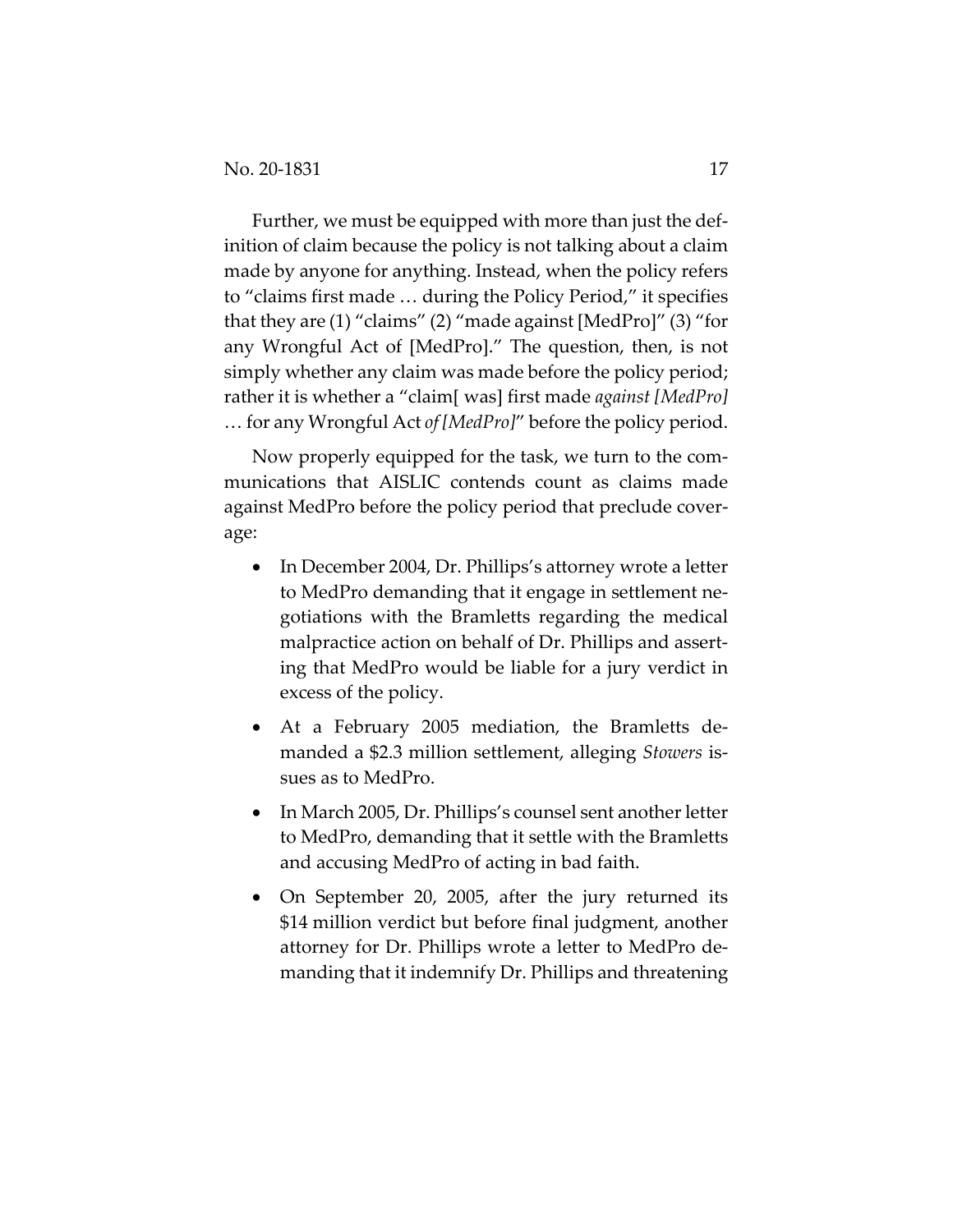that, if it did not, then he would assign his *Stowers* claim to the Bramletts.

 At an October 2005 mediation, the Bramletts demanded \$6.9 million from MedPro.

These communications were not claims for a clear reason: they demanded payment in settlement of the underlying case based on *Dr. Phillips's* wrongdoing, not MedPro's. They may point out that MedPro was possibly exposed to greater liability upon refusing to settle for the policy limit, but Dr. Phillips's potential, and unrealized, *Stowers* claim is separate from the underlying action. The underlying claim for which payment was demanded remained Dr. Phillips's medical malpractice, which does not implicate the Professional Liability provision covering "sums which [*MedPro*] shall become legally obligated to pay as damages resulting from any claim … for any Wrongful Act of [*MedPro*]." The district court put it well: "In the end, the Bramletts had no ability to pursue a direct action against MedPro for damages arising out of its failure to settle within policy limits until 2009, when the Texas Supreme Court created the right."

In *Medical Protective Co.*, "[w]e express[ed] no opinion on when the Bramletts' claim against MedPro was made." 911 F.3d at 448 n.6. After reviewing the proffered communications in light of the 2006 Policy, we now conclude that no "claim" was "first made *against [MedPro]* … for any Wrongful Act *of [MedPro]*" until after the policy period began. Thus, MedPro timely invoked coverage.

## **III. CONCLUSION**

The district court did not err in concluding that MedPro was covered by the 2006 Policy before the jury decided the